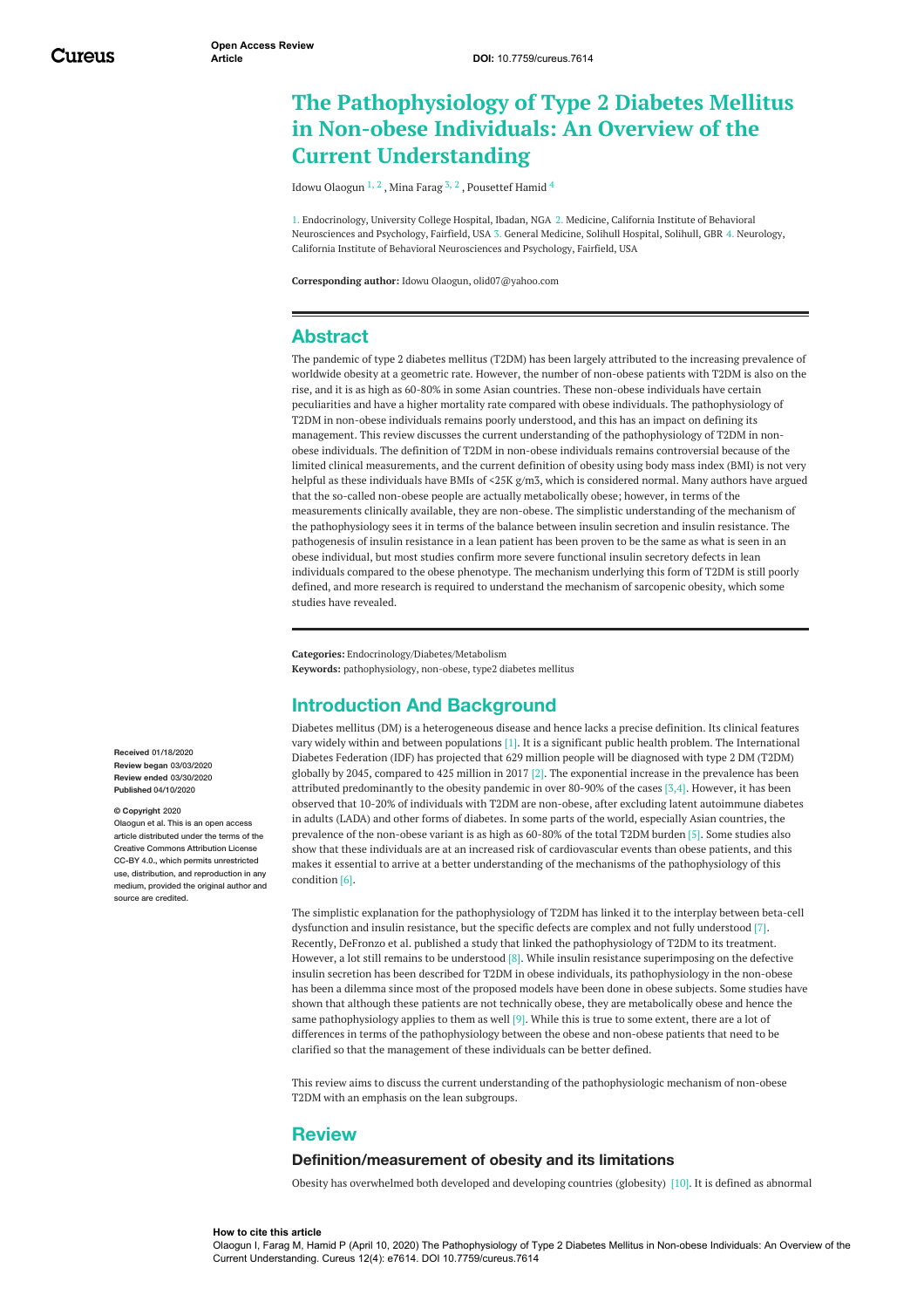or excessive fat accumulation in the body. It is crudely calculated in terms of BMI [3]. The need for precise measurement is important because of the deadly complications that the disease causes if left without intervention, especially with regards to cardiovascular diseases.

Three groups of individuals have been described as far as the T2DM phenotype is concerned. They are obese, patients with normal weight, and lean T2DM patients, with BMIs of >25, 18-25, and <18 kg/m2 respectively. The last two belong to the non-obese group, and the leanness of this group is not due to the disease itself or other pathological factors [11]. The different distinct T2DM phenotypes are characterized by a predominance of different metabolic defects and pathophysiologic mechanisms. The BMI measurement does not take sex differences in the distribution of fat and age-related decline in muscle mass into consideration. Thus, BMI results are an inaccurate assessment of the adiposity that the definition is meant to clarify [12]. A person with central obesity can have a normal BMI and yet can carry a high mortality risk. Although BMI correlates with the degree of insulin resistance linearly, it does not correspond to some degree of fatness in different populations due to different body proportions, i.e., the bodyweight vs. body shape in different ethnic groups.

Due to these limitations of BMI measurements, the crucial question is whether patients with normal weight are truly non-obese given that some of them (13% in one study by Mohan et al.) have abdominal obesity that is independent of the total obesity associated with insulin resistance, higher risk of microvascular complications, and increased cardiovascular risk, i.e., metabolically obese individuals as opposed to the BMI-measured obesity [13,14]. Currently, abdominal obesity could be measured using the waist circumference or waist-hip ratio (WHR). The available means of measurement fail to accommodate the last group who are neither obese based on BMI calculation nor have abdominal obesity. They are the lean T2DM patients whose pathophysiologic mechanism is still dilemmatic. Pathophysiologic heterogeneity is higher in this group, and this imparts particular challenges in terms of therapy. The low body weight does not reflect poor beta-cell function or loss of weight due to longstanding uncontrolled T2DM [15].

Even among these lean patients, abnormal fat pads in various parts of the body can be encountered, which still give them the tendency to be metabolically obese (ectopic fat deposition) [9]. The clinical presentation, as well as the profile of the complications, is different in these individuals compared to the obese and individuals with normal weight [16]. These patients also have a higher risk of mortality, the so-called obesity paradox, though this is still dilemmatic [17].

Considering the inadequacy of current measurements in distinguishing leanness, future studies should investigate the complex interaction between body composition, amount and distribution of adipose tissue, and physical functioning in determining the development of lean diabetes [18].

#### **Etiopathogenesis**

Lean diabetes could be a new pathogenic entity; but based on the available evidence, it is likely a variant of T2DM. A complete understanding of the causes of T2DM will require a better knowledge of the environmental and genetic molecular determinants of both insulin action and secretory function.

#### *Environmental Factors*

Some environmental factors have been linked to T2DM in the non-obese, most of which are supported by many observational studies. They are grouped into factors in-utero, early life exposure, and adult social risk factors including socioeconomic background, smoking, and alcohol consumption. Some animal studies show that a low-protein diet in early life leads to decreased beta-cell mass and insulinopenia. Multiple studies have shown an association between lean diabetes and malnutrition in the early years of life and poor socioeconomic status [19]. This type of diabetes is also more prevalent in the rural setting than the obese and non-obese diabetes [3].

Chronic alcohol consumption has also been linked to pancreatic beta-cell dysfunction and apoptosis [19]. Exposure to passive and active smoking has a positive and independent association with diabetes. In fact, the male preponderance of the disease could be due to the prevalence of these social factors as confirmed by many observational studies [18]. Emphasis on modifiable risk factors like smoking and alcohol abuse that may further accelerate beta-cell failure in lean individuals may prevent further progression of the disease [18].

These patients are neither clinically nor pathophysiologically related to LADA. The markers of autoimmune destruction of beta cells are comparable to what is seen in the general population [14].

#### *Genetic Factors*

The strongest clues for the T2DM in non-obese are the genetic factors, which vary from one region of the world to the other. Accurate dissection of the genetic underpinnings of the disease may inform specific pharmaceutical interventions that can correct the pathogenic imbalance driving the disease. Some studies confirm positive family history ranging between 16-25% in non-obese individuals with T2DM [20].

Previously identified genes are only indirectly related to T2DM risk through their influence on obesity and lifestyle [21]. A multinational study of patients with lean diabetes identified that 29 of 36 other known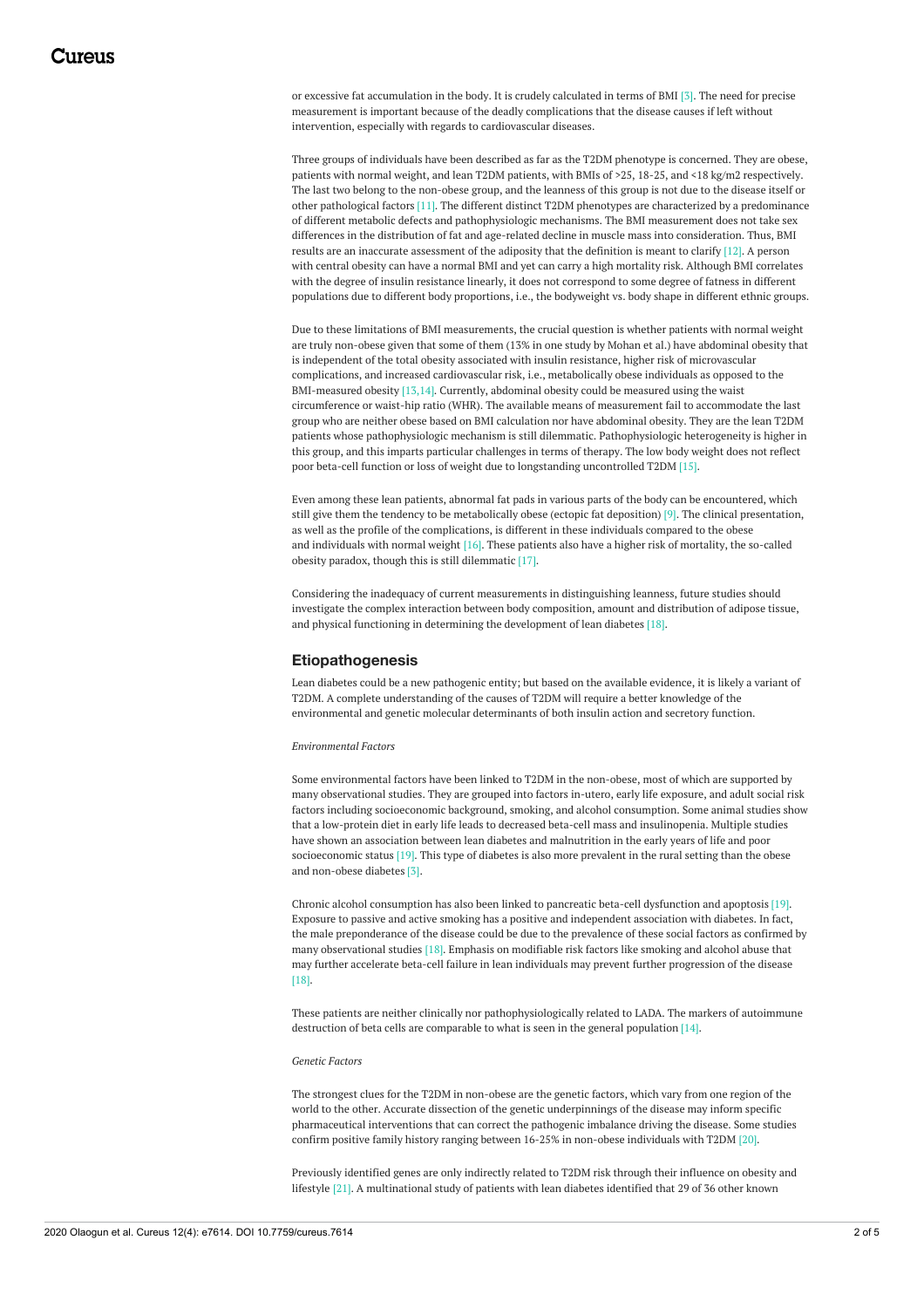T2DM risk loci were more strongly associated with lean rather than with obese individuals [22,23]. Most of the identified genes were related to beta-cell functions. The genetic predisposition leads to a more fragile beta cell, which results in early destruction and apoptosis. Other studies have also demonstrated that the genetic markers of such fragility are more common in lean than in obese individuals with T2DM. Polymorphism of transcription factor FL2 gene and ATP-sensitive potassium channel Kir6.2 are also identified. Carriers of the latter are leaner and more insulin sensitive. One study also identified TCF7L2, HNF1B/HNF4A, KCNJ11, KNCJ15, also called Kir4.2, and C566T SNP [24]. TCF7L2 is also the most common gene for LADA. In a study in China, CDLAL1, CDKN2BAS, KCNQ1, TCF7L2, CDC123/CAMK1D, HHEX, and TCF2 were identified. Genetically, insulin resistance may also play a role in the pathogenesis, but this would rather be classified under other specific types of diabetes rather than T2DM in non-obese.

### **Pathophysiology**

The exact cause of hyperglycemia in a patient with lean T2DM is yet to be fully elucidated. One strong idea that is becoming popular is the concept of sarcopenic obesity in which there is metabolic obesity from excess adiposity with decreased muscle mass. Failing beta cells cannot even cope with the small amount of insulin resistance that the lean body weight confers. Going along with this, it is reasonable to suggest that the percentage of fat to the total body weight is more important than the total body weight itself. The question is whether we should aim at the lower body weight or at the lower body adiposity to prevent diabetes; this is likely the critical point but to achieve this may be difficult [25]. Also, there is conflicting evidence of the benefits of weight loss in this group of patients. Practically speaking, this should be individualized. While some studies have shown that weight loss is significantly associated with a lower risk for diabetes both in obese and non-obese patients, others have reported adverse effects of losing weight in lean patients [26]. The major pathophysiology appears to be a rapid beta-cell failure due to higher prevalence and early initiation of insulin use. This has been supported by many studies [27,28].

#### *Defective Insulin Secretion*

As noted earlier, the cause is likely largely due to insulin secretion with little or no insulin resistance as suggested by many studies. The fasting C-peptides levels are found to be average between type 1 and type 2 diabetes; however, the circulating insulin levels at baseline and post-stimulation with insulin secretagogue are lower compared to obese patients. All these suggest a more severe beta-cell failure in the non-obese group compared to obese individuals. The beta-cell failure is likely functional rather than structural as it has been noticed that although beta-cell mass is reduced in both lean and obese patients, the reduction is with lower function in non-obese patients [29]. A study suggests that lean T2DM had a lower beta-cell function using homeostatic model assessment beta (HOMA-B), compared to obese patients, without any significant difference in insulin resistance [30].

Insulin secretion is tightly controlled by feedback from the beta cells, plasma glucose, incretin hormones, insulin sensitivity, and neuronal controls like hyperglycemia, obesity, hyperlipidemia, oxidative stress, inflammation, and amyloid deposition, which can accelerate the beta-cell loss. Tight control of accelerating factors may slow the progression [31]. The beta-cell abnormalities develop over a long period, involving various steps including genetic predisposition, early and progressive beta-cell dysfunction, and loss and developments of metabolic abnormalities, which trigger apoptosis and sometimes autophagy in the absence of any regenerative mechanism of the beta cells. Further studies are still needed to establish this fact and the factors that lead to the destruction of beta cells.

The earliest and most consistent defect of insulin secretion is a loss of first-phase insulin secretion in response to intravenous glucose. The decreased insulin secretion is partly due to decreased beta-cell function mass seen in both lean and obese individuals and additional functional defects of pancreatic insulin secretion, leading to blindness and hyperglycemia, which is more marked in the non-obese group. Another relatively known defect contributing to the impaired insulin secretion in T2DM is the reduced secretion of the gut incretin hormones. The BMI and the WHR are oppositely directed to increase glucagonlike peptide-1 (GLP-1). It has been found that only non-obese patients with T2DM as defined by BMI have preserved GLP-1 secretion in response to an oral glucose load [32].

#### *Insulin Resistance*

Insulin resistance has been demonstrated in lean individuals, but mechanisms contributing to it are not well established. Hollenbeck et al. have demonstrated that although lean individuals could have both hepatic and peripheral resistance to insulin, it is not to the same extent as in obese patients with T2DM [33]. This has been directly estimated by the homeostatic model assessment for insulin resistance (HOMA-IR), and indirectly by triglyceride/high-density lipoprotein ratio (TG/HDL). Patients with insulin resistance have significantly higher TG levels, higher low-density lipoprotein (LDL) cholesterol, and lower HDL cholesterol levels compared with those with normal insulin sensitivity. The molecular cause of insulin resistance in the non-obese is still linked to lipids accumulation just as in obese patients. Masharani et al. have reported that insulin resistance in non-obese subjects is associated with activation of the c-Jun N-terminal kinase (JNK) pathway and impaired insulin signaling in skeletal muscle. Implicated in this disruption of cellular insulin action are the accumulation of lipids within skeletal muscles and the greater degree of overall adiposity that was observed in the insulin-resistant subjects [34]. The particular fat content of the body that leads to this has been demonstrated to vary based on racial origins as there is no conclusive study to affirm if it is the subcutaneous fat or visceral fat. While some studies have implicated either of the two, some recent studies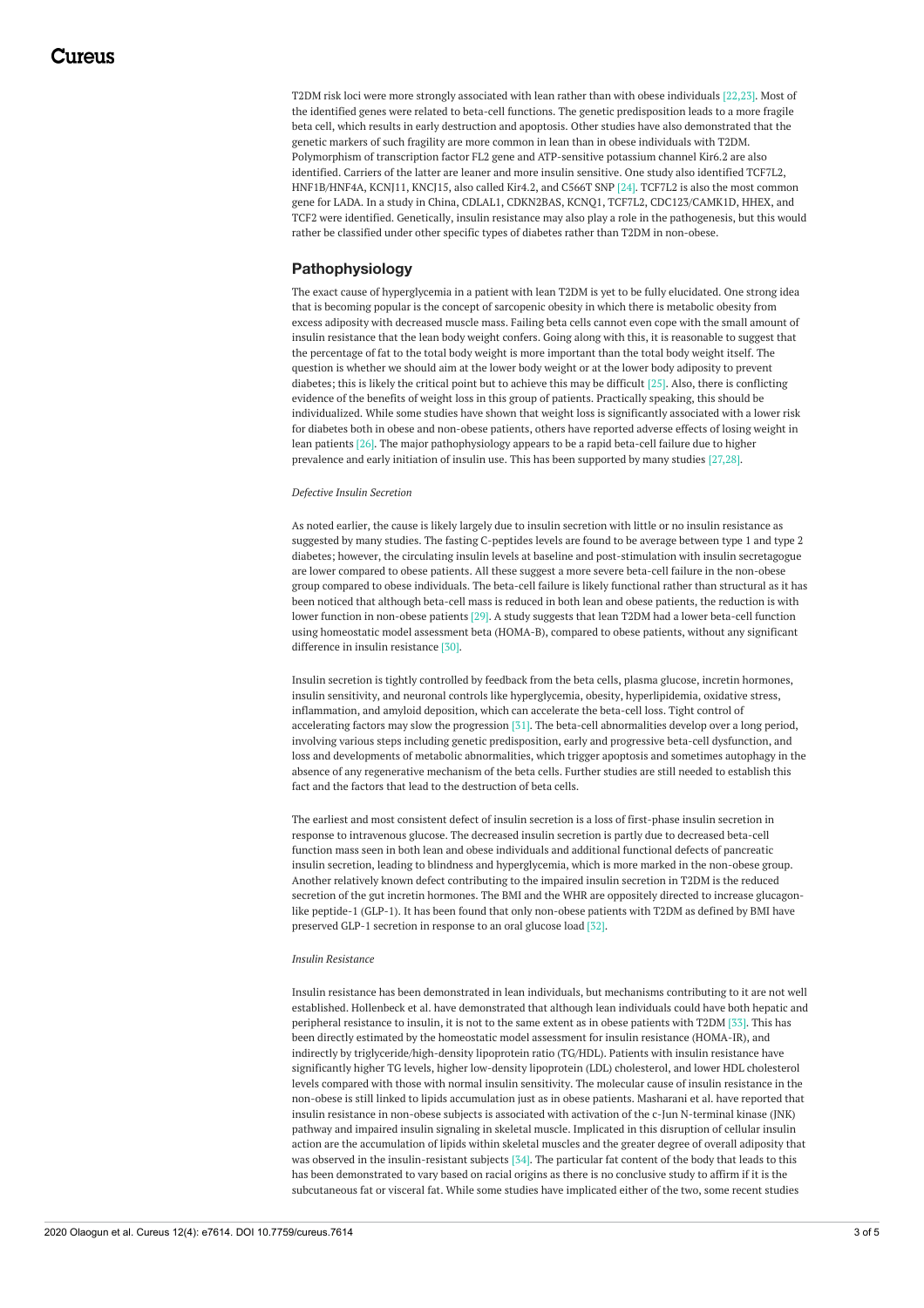have demonstrated both to be equally important, and further studies are still needed to establish this. Banerji et al. have demonstrated that visceral but not subcutaneous abdominal fat volume is associated with insulin resistance in black populations with T2DM [35]. Abate et al. have demonstrated that subcutaneous but not the visceral intraperitoneal or retroperitoneal fat volume is associated with insulin resistance in non-Hispanic whites with T2DM [36]. A study by Taniguchi et al. has demonstrated that insulin resistance is independently associated with subcutaneous and visceral fat areas in non-obese Japanese T2DM patients [37].

# **Conclusions**

The mechanism that underlies T2DM in non-obese individuals is yet to be elucidated. The current evidence for insulin-secretion defects is stronger than insulin-action defects. More research is needed to understand the mechanism of sarcopenic obesity and its implications for the treatment of this particular subset of T2DM.

# **Additional Information**

### **Disclosures**

**Conflicts of interest:** In compliance with the ICMJE uniform disclosure form, all authors declare the following: **Payment/services info:** All authors have declared that no financial support was received from any organization for the submitted work. **Financial relationships:** All authors have declared that they have no financial relationships at present or within the previous three years with any organizations that might have an interest in the submitted work. **Other relationships:** All authors have declared that there are no other relationships or activities that could appear to have influenced the submitted work.

### **Acknowledgements**

We appreciate the effort of our Tutors Dr. Tohid Hassan and Dr. Pousette Farouk who took us through the basics of research writing. We are also grateful to our families and colleagues for their support.

# **References**

- 1. Efendić S, Luft R, Wajngot A: Aspects of the [pathogenesis](https://dx.doi.org/10.1210/edrv-5-3-395) of type 2 diabetes . Endocr Rev. 1984, 5:395-410. [10.1210/edrv-5-3-395](https://dx.doi.org/10.1210/edrv-5-3-395)
- 2. IDF [Diabetes](https://www.idf.org/e-library/epidemiology-research/diabetes-atlas/134-idf-diabetes-atlas-8th-edition.html) Atlas, eighth edition . (2017). Accessed: March 3, 2020: https://www.idf.org/e[library/epidemiology-research/diabetes-atlas/134-idf-diabetes-atlas-8th-edition.html.](https://www.idf.org/e-library/epidemiology-research/diabetes-atlas/134-idf-diabetes-atlas-8th-edition.html)
- 3. WHO: obesity and [overweight](https://www.who.int/news-room/fact-sheets/detail/obesity-and-overweight) fact sheet. (2013). Accessed: March 3, 2020: https://www.who.int/news[room/fact-sheets/detail/obesity-and-overweight.](https://www.who.int/news-room/fact-sheets/detail/obesity-and-overweight)
- 4. Public Health [England:](https://www.gov.uk/government/uploads/system/uploads/attachment_data/file/338934/Adult_obesity_and_type_2_diabetes_.pdf) adult obesity and type 2 diabetes . (2014). Accessed: March 3, 2020: https://www.gov.uk/government/uploads/system/uploads/attachment\_data/file/338934/Adult\_obesity\_and\_type\_2\_diabetes\_.
- 5. Das S: Lean type 2 diabetes mellitus profile, [peculiarities](https://scholar.google.com/scholar_lookup?title=Lean+Type+2+Diabetes+Mellitus:+Profile,+peculiarities+and+paradox.+API+textbook+of+Medicine.+Siddharth+N,+editor,+8th+ed&author=S+Das&publication_year=2008&) and paradox . API Textbook of Medicine, Eighth Edition. Siddharth S (ed): API, Mumbai, India; 2008. 8:94-104.
- 6. Carnethon MR, De Chavez PJ Biggs ML, et al.: Association of weight status with mortality in adults with incident diabetes. JAMA. 2012, 308:581-590. [10.1001/jama.2012.9282](https://dx.doi.org/10.1001/jama.2012.9282)
- 7. WHO [classification](https://apps.who.int/iris/handle/10665/325182) of diabetes mellitus. (2019). Accessed: March 3, 2020:
- <https://apps.who.int/iris/handle/10665/325182>.
- 8. DeFronzo RA: From the triumvirate to the ominous octet: a new paradigm for the treatment of type 2 diabetes mellitus. Diabetes. 2009, 58:773-795. [10.2337/db09-9028](https://dx.doi.org/10.2337/db09-9028)
- Scott RA, Fall T, Pasko D, et al.: Common genetic variants highlight the role of insulin resistance and body fat distribution in type 2 diabetes, independent of obesity. Diabetes. 2014, [63:4378-4387.](https://dx.doi.org/10.2337/db14-0319) [10.2337/db14-](https://dx.doi.org/10.2337/db14-0319) 0319
- 10. Caballero B: The global [epidemic](https://dx.doi.org/10.1093/epirev/mxm012 ) of obesity: an overview . Epidemiol Rev. 2007, 29:1-5. [10.1093/epirev/mxm012](https://dx.doi.org/10.1093/epirev/mxm012 )
- 11. Chandra GB, Kumar B, Singh S: A comparative study of lean, obese and non-obese type 2 diabetes mellitus with special reference to renal status and lipid profile in Iharkhand. Int I Sci Res. 2019, [8:10.36106/ijsr](https://dx.doi.org/10.36106/ijsr)
- 12. Yang L, Zhao M, Xi B: Is BMI accurate to reflect true [adiposity?](https://dx.doi.org/10.1016/j.ijcard.2016.06.310) . Int J Cardiol. 2016, 220:883. [10.1016/j.ijcard.2016.06.310](https://dx.doi.org/10.1016/j.ijcard.2016.06.310)
- 13. Dutton DJ, McLaren L: The usefulness of "corrected" body mass index vs. self-reported body mass index: comparing the population distributions, sensitivity, specificity, and predictive utility of three correction equations using Canadian [population-based](https://www.ncbi.nlm.nih.gov/pmc/articles/PMC4108015/) data. BMC Public Health. 2014, 14:430. Accessed: April 9, 2020: <https://www.ncbi.nlm.nih.gov/pmc/articles/PMC4108015/>. [10.1186/1471-2458-14-430](https://dx.doi.org/10.1186/1471-2458-14-430)
- 14. Mohan V, Vijayaprabha R, Rema M, et al.: [Clinical](https://dx.doi.org/10.1016/S0168-8227(97)00088-0) profile of lean NIDDM in South India . Diabetes Res Clin Pract. 1997, 38:101-108. [10.1016/S0168-8227\(97\)00088-0](https://dx.doi.org/10.1016/S0168-8227(97)00088-0)
- 15. Das S, Bhoi SK, Baliarsinha AK, Baig MA: [Autoimmunity,](https://dx.doi.org/10.1089/met.2006.0024) insulin resistance and Beta cell function in subjects with low weight type 2 diabetes mellitus. Metab Syndr Relat Disord. 2007, 5:136-141. [10.1089/met.2006.0024](https://dx.doi.org/10.1089/met.2006.0024)
- 16. Barma PD, Ranabir S, Prasad L, Singh TP: Clinical and [biochemical](https://dx.doi.org/10.4103/2230-8210.83061) profile of lean type 2 diabetes mellitus . Indian J Endocrinol Metab. 2011, 15:S40-43. [10.4103/2230-8210.83061](https://dx.doi.org/10.4103/2230-8210.83061)
- 17. Hartmann B, Lanzinger S, Bramlage P, et al.: Lean diabetes in middle-aged adults: a joint analysis of the German DIVE AND DPV registries. PLoS One. 2017, [12:e0183235.](https://www.ncbi.nlm.nih.gov/pmc/articles/PMC5565180/) Accessed: April 9, 2020: <https://www.ncbi.nlm.nih.gov/pmc/articles/PMC5565180/>. [10.1371/journal.pone.0183235](https://dx.doi.org/10.1371/journal.pone.0183235)
- 18. George AM, Jacod AG, Fogefeld L: Lean diabetes mellitus: an [emerging](https://www.ncbi.nlm.nih.gov/pubmed/25987958) entity in the era of obesity . World J Diabetes. 2015, 6:613-620. Accessed: April 9, 2020: <https://www.ncbi.nlm.nih.gov/pubmed/25987958>. [10.4239/wjd.v6.i4.613](https://dx.doi.org/10.4239/wjd.v6.i4.613)
- 19. Kim JY, Song EH, Lee HJ, et al.: Chronic ethanol [consumption-induced](https://dx.doi.org/10.1074/jbc.M110.142315) pancreatic {beta}-cell dysfunction